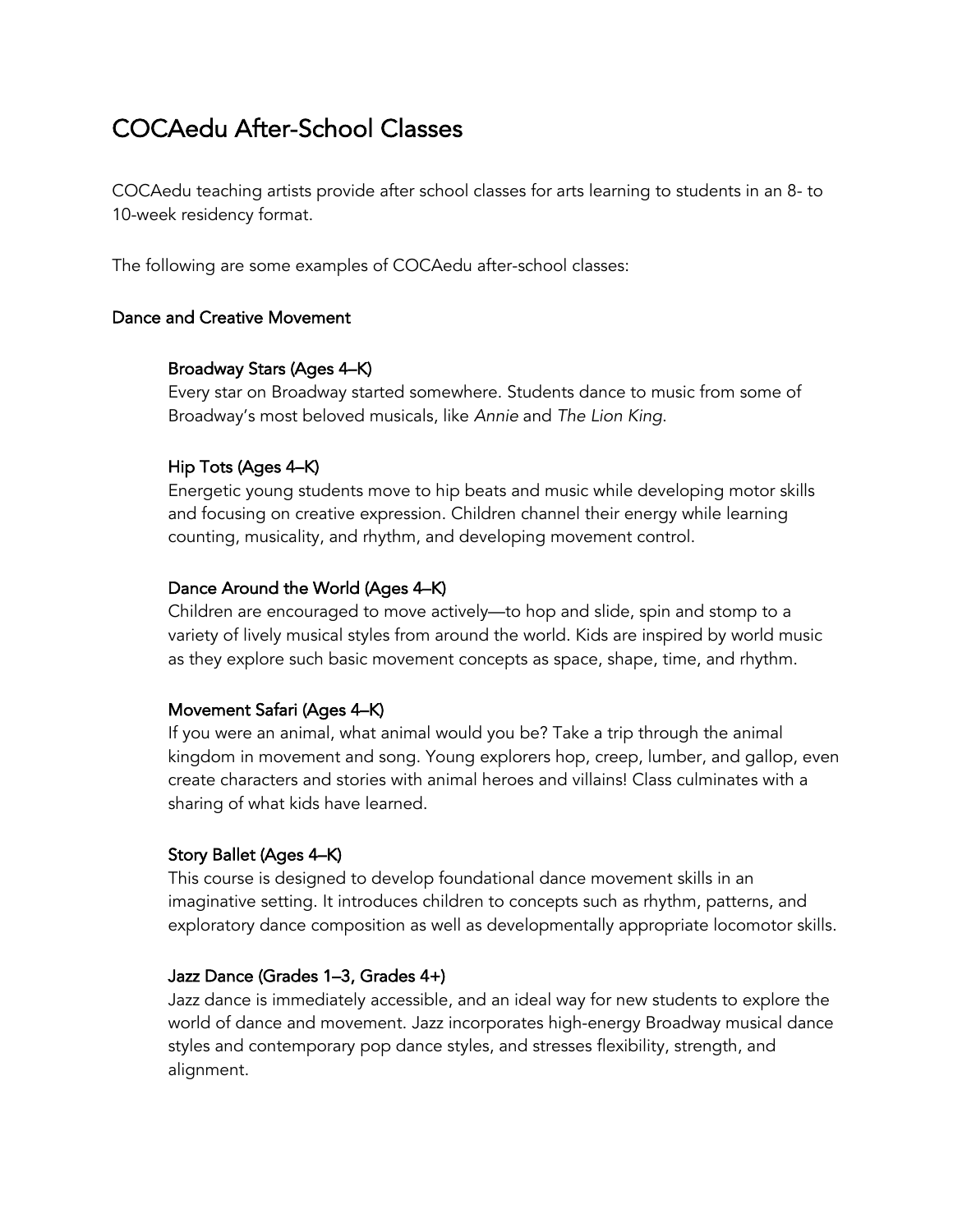#### Move It (Grades 1–3)

This class offers an introduction to jazz, modern creative movement, and hip-hop. Students learn about the relationships between these three styles of movement and show what they've learned for the final day of class.

## Musical Theatre Dance I (Grades 1–4)

In this fun and energetic class, students focus on well-known musicals. They dance to songs from some of the most beloved children's musicals which may include *The Wizard of Oz*, *Mary Poppins*, *The Lion King* and *Annie*.

## Step Into Dance (Grades 1–3)

A great introduction into the world of dance styles, which may include jazz, modern, swing dance, hip-hop, and more. Students gain knowledge, techniques, and the vocabulary of dance while having fun moving.

# Dance Exploration (Grades 4+)

Students learn techniques of multiple dance styles and the connections between them. These may include jazz, hip-hop, modern, or swing dance. Students gain knowledge, techniques and the vocabulary of dance while having fun moving.

# Hip-Hop (Grades 3+)

COCA's hip-hop classes are designed to provide a comprehensive experience surrounding the technique, culture, and progression of hip-hop. Students learn the latest cutting-edge moves while building technical proficiency.

# Musical Theatre Dance II (Grades 5+)

Ready to audition for the middle or high school musical? Students experience the exciting world of Broadway dance while sharpening audition and performance skills. They expand their musical theatre dance vocabulary in order to successfully prepare for a career on the stage.

# Swing Dance (Grades 3–5, Grades 6+)

Students learn the basics of swing dance as they develop discipline, coordination, strength, and flexibility. Each class starts with a warmup and progresses with combinations and movements across the floor. Students are exposed to the historical and cultural elements that contributed to the formation of this style of dance.

# West African Dance (Grades 1–3, Grades 4+)

Experience the joy of movement and learn about the cultures of West Africa in this dynamic class. Students are introduced to high-energy dances rooted in African life and legend.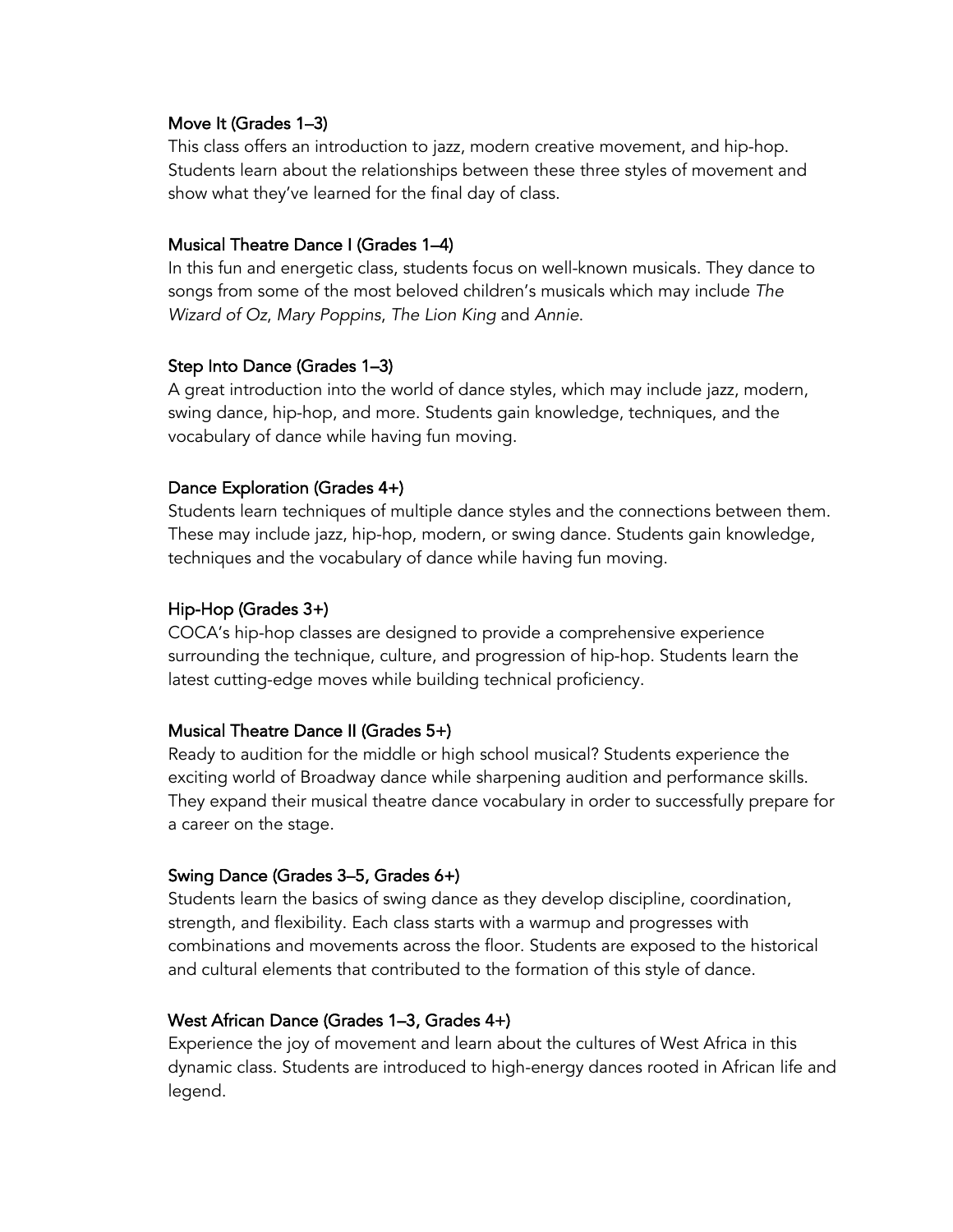#### Theatre and Music

## I've Got Rhythm (Ages 4–K)

Students explore movement, music, and performance in this class. We dance, sing, and play rhythm instruments while developing stories to show family and friends.

# Magic Trunk (Ages 4–K)

Open the magic trunk and let your imagination soar! Perhaps one day we discover a pirate's costume or fantastic sunken treasure; another day, perhaps fairy dust and jewels. Whatever we find, students move, sing, and act their way through classic children's tales. Come join us to find out what the magic trunk contains.

# Play A Story (Ages 4–K)

Each class, students listen to a classic folk or fairy tale and create their own version through creative drama, movement, and song. On the final day of class, parents are invited to share one of the students' favorite stories.

# Seuss on the Loose (Ages 4–K)

Children explore the "wiggled roads" and "weird wildish space" of Dr. Seuss in the class all about possibilities. Each class, they engage in creative movement and pretend play as they inhabit fantastical characters like the Cat in the Hat and Horton the Elephant.

# Space Odyssey (Ages 4–K)

Kids explore the galaxy in Space Shuttle Imagination, taking a walk on the moon and experiencing zero gravity, creating alien and astronaut characters and stories to infinity and beyond!

# Under The Sea (Ages 4–K)

Students explore the marvels of the ocean—both real and imaginary. Through drama and movement, they create a world of starfish, imaginative sea creatures, and other watery wonders. Perhaps they even meet a favorite mermaid there. Dive in!

# Curtain Up! (Grades 1–3)

Budding actors learn to use the body and voice to create characters under the guidance of a COCA theatre instructor. Using improvisation, dramatic play, story enactment, theatre games and imaginative journeys, students develop confidence as they discover the joy of theatre.

# Gleeful (Grades 1–3, Grades 4+)

Learn songs from some of Broadway's best loved musicals as well as kid-friendly pop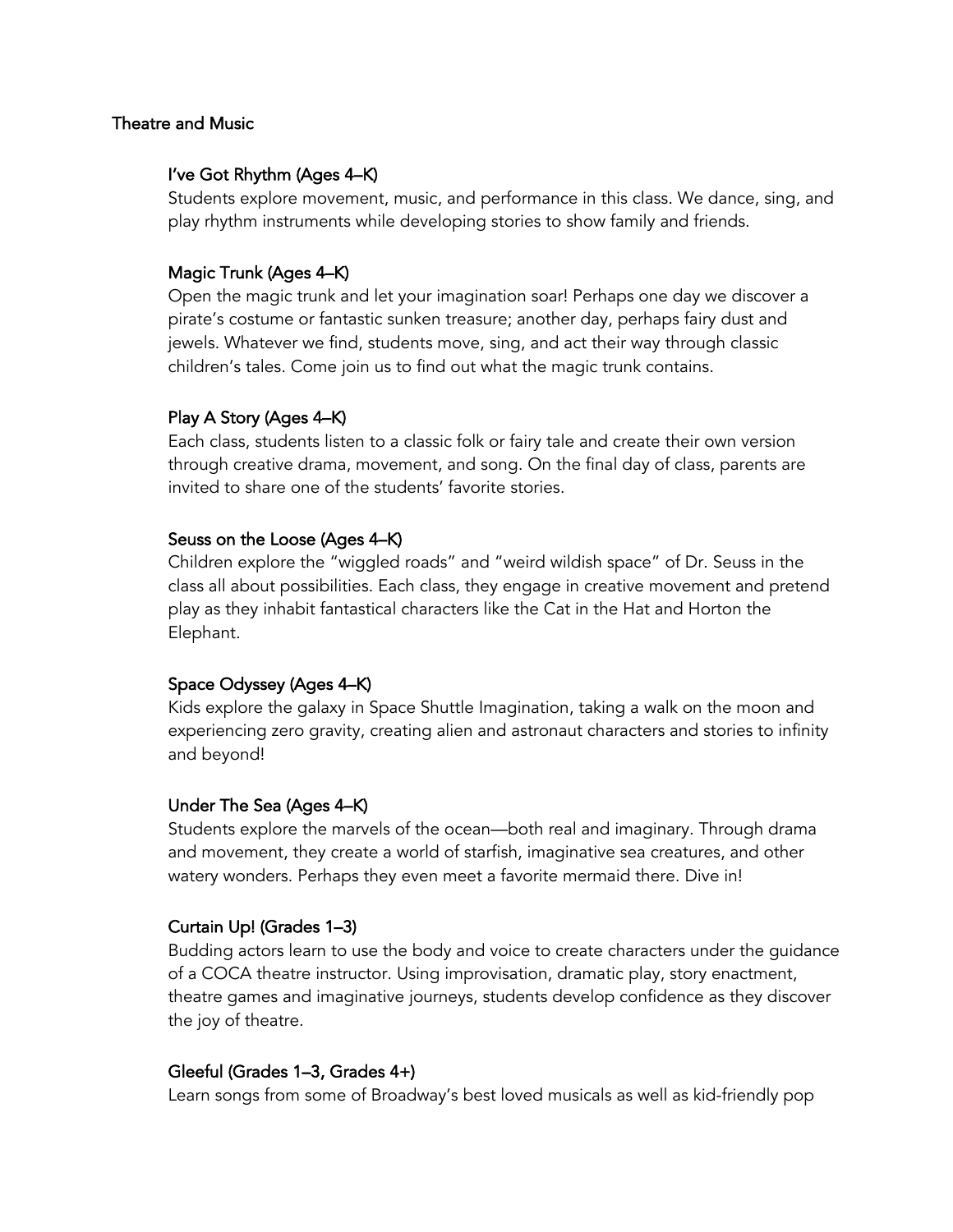numbers! Students are encouraged to develop their vocal performance technique, then add some "choir style" movement and show what they've learned on the last day of class.

## Lullaby of Broadway (Grades 1–3)

Young performers learn about the stories, characters, and songs of classic Broadway shows. They develop basic skills in acting, singing, and stage movement as they explore the world of musical theatre. Family and friends are invited on the final day for class observation.

## Music Matters (Grades 1–3, Grades 4+)

Students develop vocal projection and proper breathing through song while they develop stage presence through creative movement. On the final class day, students perform a medley of songs.

# Topsy Turvy Tales (Grades 1–3)

What would happen if Dorothy met the Three Little Pigs along the Yellow Brick Road? What if Cinderella didn't like to dance? Children take a traditional story then give it a twist. Students make props and act out their own topsy turvy tales.

## African Rhythms (Grades 3+)

Students participate in a hands-on exploration of the different instruments in the drum orchestra. Playing hand drums, stick drums, and a variety of small percussion instruments, they learn traditional rhythms of West Africa. As they work with the music and rhythms, they discover the culture and countries the music comes from and even try out the language.

#### Broadway Bound (Grades 3+)

Develop skills in acting, singing, and stage movement as you explore the world of musical theatre. Students learn vocal projection and proper breathing through song while they develop stage presence through creative movement.

# Drama Express (Grades 3+)

In this introduction to stage acting, students play theatre games, learn about theatrical improvisation, and discover how to use their bodies and voices to create both comic and dramatic characters of all kinds. The class explores acting terms and all the "dos and don'ts" of professional theatre.

# Speak the Speech (Grades 7+)

Students learn and enjoy how to use clear and effective speech to boost their communication skills and self-confidence. The class is designed to help students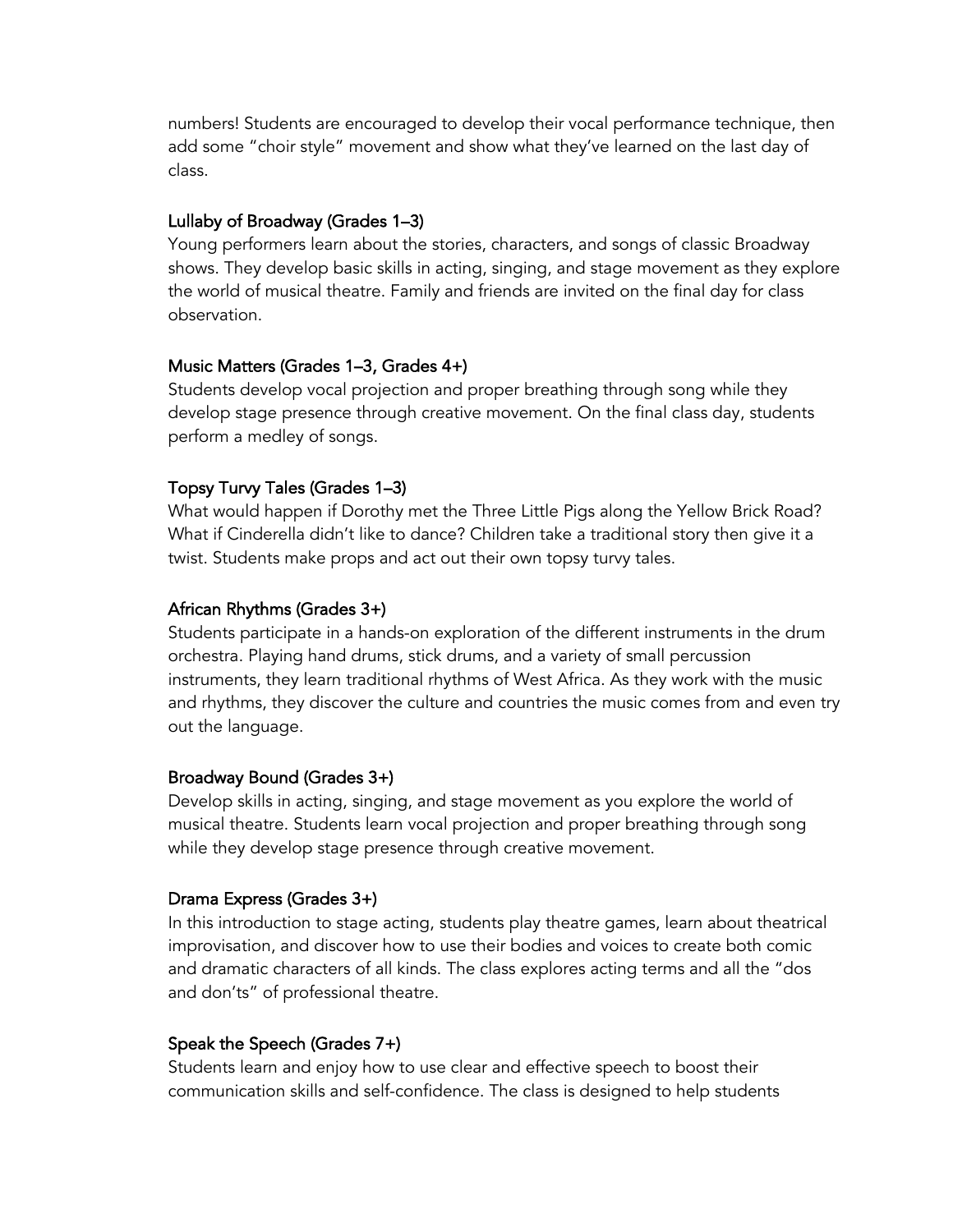discover special techniques and vocal exercises to improve the speaking voice, while exploring stage presence, creative script writing, public service announcements, and panel discussion skills.

## Year-long Theatre Production Program (Grades 4+)

COCA has a limited number of openings each year for these theatre production classes. First semester is dedicated to learning basic elements of the craft of acting through improvisation, character and movement study, and voice technique. Second semester focuses on the rehearsal process, culminating in a fully staged production in spring for families, fellow students, and friends.

#### Visual Art

#### Sculpture Safari (Grades 1–3)

It's time to explore the animal kingdom through a variety of sculpture media. Students use clay, wood, even handmade paper to create three-dimensional creatures of all kinds. This class emphasizes construction and shape recognition and helps students to link physical skills with their imagination. Interest in an art adventure is a must; no passport is necessary.

#### Meet the Masters (Grades 1–3)

What made Calder click? What got Van Gogh going? Students enter the world of the masters, and then, using drawing, painting and sculpture, create their own "masterworks." Each week, children are exposed to a new artist. Move over, Monet!

# Shutterbug (Grades 1–3)

Students experiment with the basics of photography, while using a variety of conventional and unconventional cameras and techniques. They learn how to use composition, light and shadow, as well as point of view to communicate their ideas. Students photograph the school community and the world around them.

#### The Young Illustrator (Grades 1–3)

Young illustrators experience popular children's tales by authors like Maurice Sendak, Lane Smith, and Eric Carle. They learn techniques to develop their own creative ideas in watercolor, tempera, collage, and chalk illustrations.

#### Art Stew (Grades 1–3, Grades 4–6)

Students explore drawing, painting, and printmaking for a class filled with fun and variety. Inspired by stories, nature, and music, students explore color, learn to use line expressively, and create works using traditional and non-traditional art materials.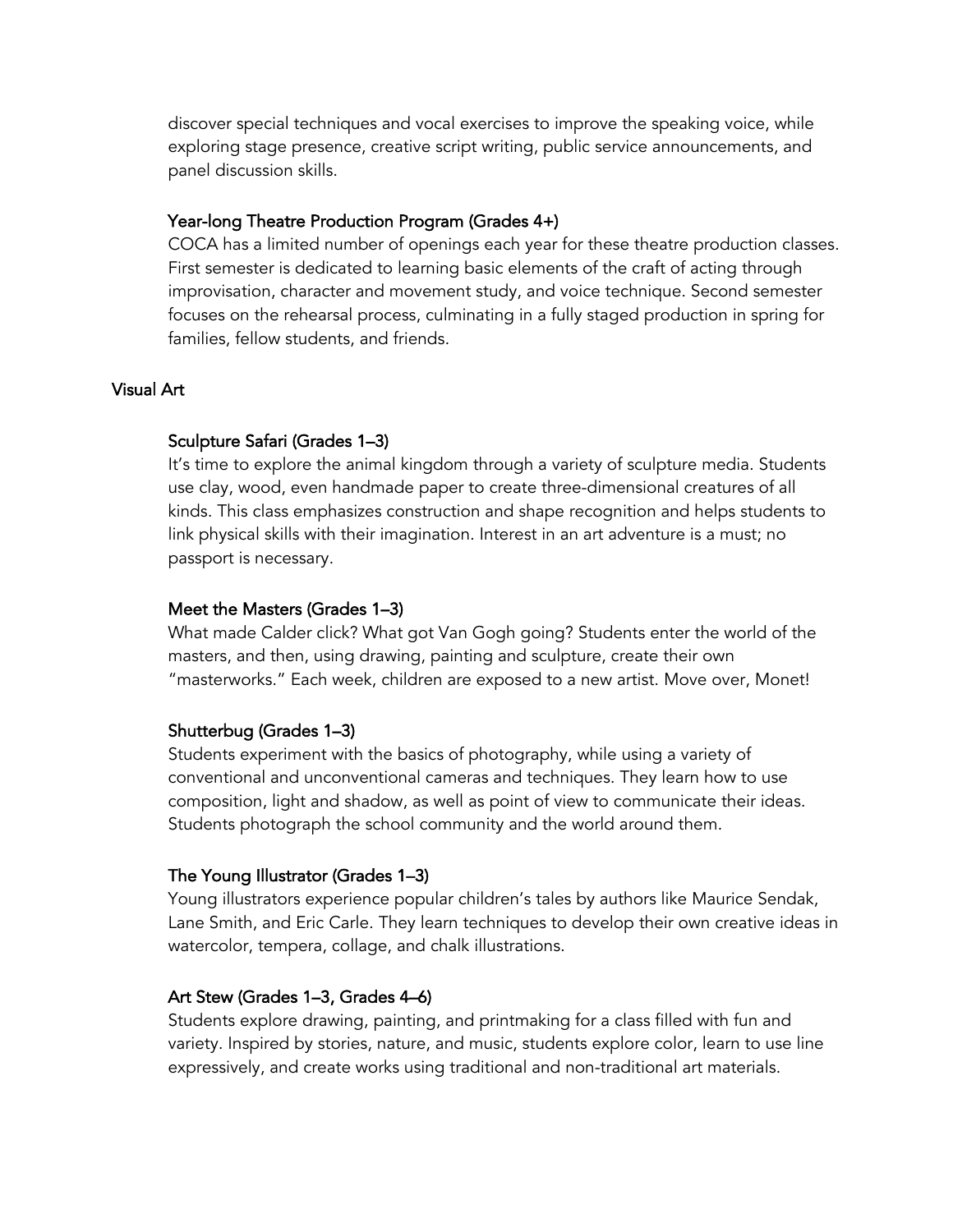## Crafting Mosaics (Grades 3–5, Grades 6–12)

Students learn the art and craft of mosaics as they make beautifully decorated objects, like picture frames, boxes for treasures, bird houses, and many other works of art using ancient techniques and materials like glass, stone, tile, and more.

## Drawing From Life (Grades 1–3, Grades 4–6)

Students develop their ability to draw images from the world around them. Through a variety of challenging and fun assignments, students explore contour, line, positive and negative space, perspective, proportion, and shading.

## The Book & Beyond (Grades 1–3, Grades 4–6)

Students learn to create a variety of book forms—accordion books, box books, and pop-up books—and learn different binding techniques. The process integrates focus on drawing skills and work in collage with creative writing, as students explore new and unique ways to combine words and images.

# Creating Comics (Grades 3–5, Grades 6–12)

Don't just read the comics, draw your own! This class is for students who want to develop their ability to draw characters and scenes that tell a story. Learn how to create a storyboard and find the right words to complement your visuals. Students also explore what makes some of their favorite cartoonists so good.

# Exploring Printmaking (Grades 3–5, Grades 6–12)

Students develop skills in creating sculpture and learn about contemporary art. Students explore a wide variety of materials, including clay, paper, and found objects, to create unique works based on personal imagery and ideas.

# In Living Color (Grades 3–5, Grades 6–12)

This program is for students who want to explore and develop their painting skills. Composition and color theory are stressed and students encounter great artists throughout history as they create works in watercolor, acrylics, and pastels.

# Sculpture Studio (Grades 3–5, Grades 6–12)

Students create original works in a variety of three-dimensional media. Artists practice techniques for working with wire, clay, paper, found objects, and natural materials to create miniature, life-size, and large-scale sculpture.

# Mural Making (Grades 4+)

Students are encouraged to draw on their personal experiences, culture, and knowledge as a source of inspiration for creative expression as they create a piece of public art to be permanently installed in their school.